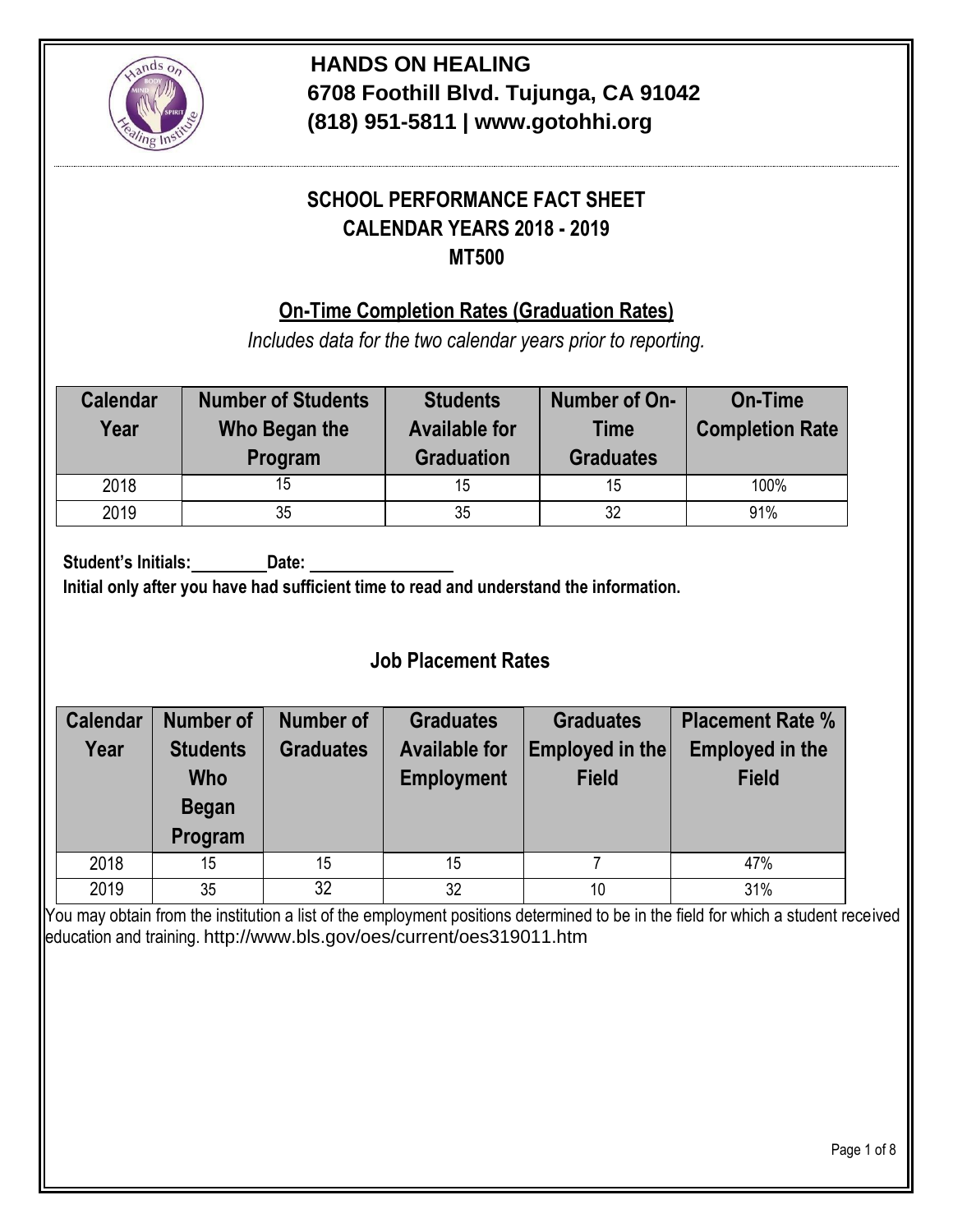

### **Gainfully Employed Categories**

#### **Part-Time vs. Full-Time Employment**

| <b>Calendar Year</b> | <b>Graduates Employed</b><br>in the Field<br>20-29 Hours Per<br><b>Week</b> | <b>Graduates Employed in</b><br>the Field at Least 30 Hours<br><b>Per Week</b> | <b>Total Graduates</b><br><b>Employed in the</b><br><b>Field</b> |
|----------------------|-----------------------------------------------------------------------------|--------------------------------------------------------------------------------|------------------------------------------------------------------|
| 2018                 |                                                                             |                                                                                |                                                                  |
| 2019                 |                                                                             |                                                                                |                                                                  |

#### **Single Position vs. Concurrent Aggregated Position**

| <b>Calendar Year</b> | <b>Graduates</b><br><b>Employed in the</b><br><b>Field in a Single</b><br><b>Position</b> | <b>Graduates Employed in</b><br>the Field in Concurrent<br><b>Aggregated Positions</b> | <b>Total Graduates</b><br><b>Employed in the</b><br><b>Field</b> |
|----------------------|-------------------------------------------------------------------------------------------|----------------------------------------------------------------------------------------|------------------------------------------------------------------|
| 2018                 | 5                                                                                         |                                                                                        |                                                                  |
| 2019                 | 9                                                                                         |                                                                                        |                                                                  |

## **Self-Employed / Freelance Positions**

| <b>Calendar Year</b> | <b>Graduates Employed who are Self-</b><br><b>Employed or Working Freelance</b> | <b>Total Graduates</b><br><b>Employed in the Field</b> |  |
|----------------------|---------------------------------------------------------------------------------|--------------------------------------------------------|--|
| 2018                 |                                                                                 |                                                        |  |
| 2019                 |                                                                                 | 10                                                     |  |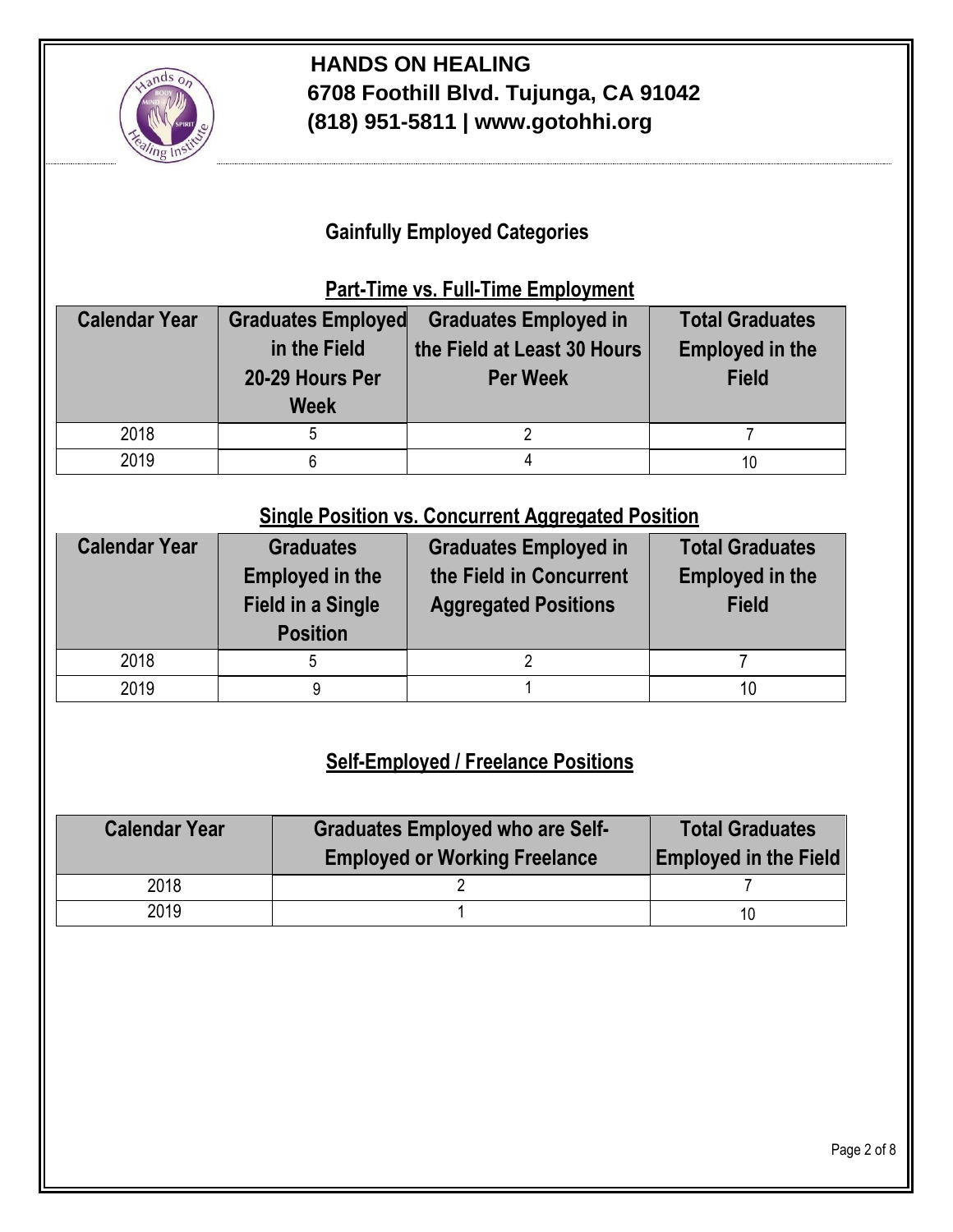

#### **Institutional Employment**

| <b>Calendar Year</b> | <b>Graduates Employed in the Field who are</b><br><b>Employed by the Institution, an Employer</b><br>Owned by the Institution, or an Employer<br>who Shares Ownership with the<br>Institution. | <b>Total Graduates</b><br><b>Employed in the Field</b> |  |
|----------------------|------------------------------------------------------------------------------------------------------------------------------------------------------------------------------------------------|--------------------------------------------------------|--|
| 2018                 |                                                                                                                                                                                                |                                                        |  |
| 2019                 |                                                                                                                                                                                                |                                                        |  |

**Student's Initials: Date: Initial only after you have had sufficient time to read and understand the information.**

This program may result in freelance or self-employment.

- The work available to graduates of this program is usually for freelance orself-employment.
- This type of work may not be consistent.
- The period of employment can range from one day to weeks to severalmonths.
- Hours worked in a day or week may be more or less than the traditional 8 hour work day or 40 hour work week.
- You can expect to spend unpaid time expanding your networks, advertising, promoting your services, or honing your skills.
- Once graduates begin to work freelance or are self-employed, they will be asked to provide documentation that they are employed as such so that they may be counted as placed for our job placement records.
- Students initialing this disclosure understand that either a majority or all of this school's graduates are employed in this manner and understand what comprises this work style.

**Student's Initials: Date: Only initial after you have had sufficient time to read and understand the information.**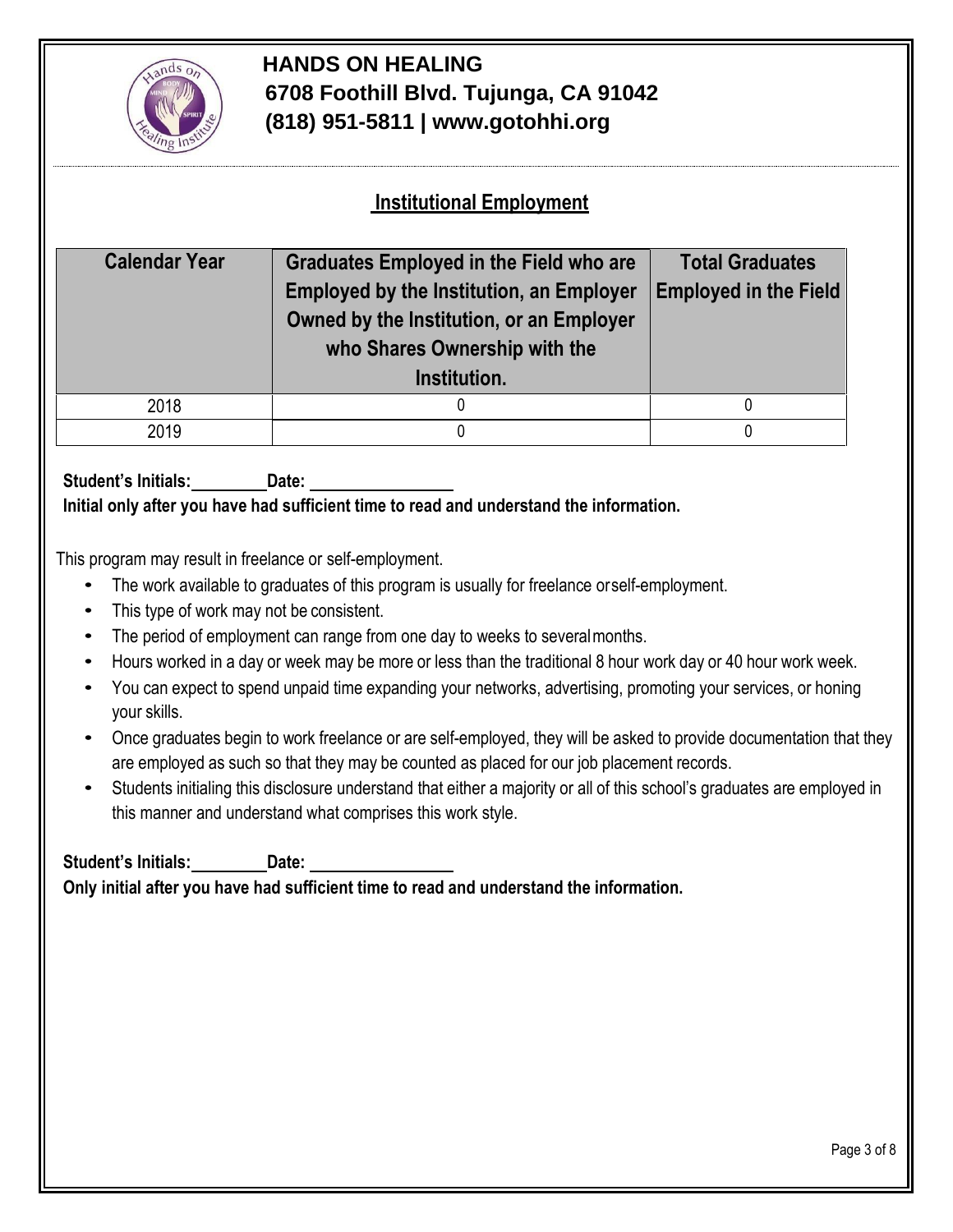

## **License Examination Passage Rates**

| <b>Calendar</b><br>Year | <b>Total Number</b><br>of Exams for<br><b>School</b> | <b>Number of</b><br><b>Graduates</b><br>In Calendar Year Available Exam<br><b>Taking Exam</b> | <b>Number Who</b><br><b>Passed First</b> | <b>Number Who</b><br><b>Failed First</b><br><b>Available</b><br>Exam | <b>Passage</b><br>Rate |
|-------------------------|------------------------------------------------------|-----------------------------------------------------------------------------------------------|------------------------------------------|----------------------------------------------------------------------|------------------------|
| 2018                    | 15                                                   | 14                                                                                            | 14                                       |                                                                      | 93%                    |
| 2019                    |                                                      |                                                                                               |                                          |                                                                      | 100%                   |

Licensure examination passage data is not available from the state agency administering the examination.We are unable to collect data from 0 graduates.

**Student's Initials: Date: Initial only after you have had sufficient time to read and understand the information.**

### **Salary and Wage Information**

#### **Annual salary and wages reported for graduates employed in the field.**

| <b>Calendar</b><br>Year  | <b>Graduates</b><br><b>Available for</b><br><b>Employment</b> | <b>Graduates</b><br><b>Employed</b><br>in Field | $$20,001 -$<br>\$30,000 | $$35,001 -$<br>\$40,000 | $$40,001 -$<br>\$45,000 | $$45,001 -$<br>\$50,000 | <b>Salary</b><br><b>No</b><br>Information<br><b>Reported</b> |
|--------------------------|---------------------------------------------------------------|-------------------------------------------------|-------------------------|-------------------------|-------------------------|-------------------------|--------------------------------------------------------------|
| 500 Hour Massage Program |                                                               |                                                 |                         |                         |                         |                         |                                                              |
| 2018                     | 18                                                            |                                                 |                         |                         |                         |                         |                                                              |
| 2019                     | 32                                                            | 10                                              |                         |                         |                         |                         |                                                              |

A list of sources used to substantiate salary disclosures is available from the school. <http://www.bls.gov/oes/current/oes319011.htm>

**Student's Initials: Date: Initial only after you have had sufficient time to read and understand the information.**

## **Cost of Educational Program**

Total charges for the program for students completing on-time in both 2017 and/or 2018: \$7,195. Additional charges may be incurred if the program is not completed on-time.

**Student's Initials:** Date: **Initial only after you have had sufficient time to read and understand the information.**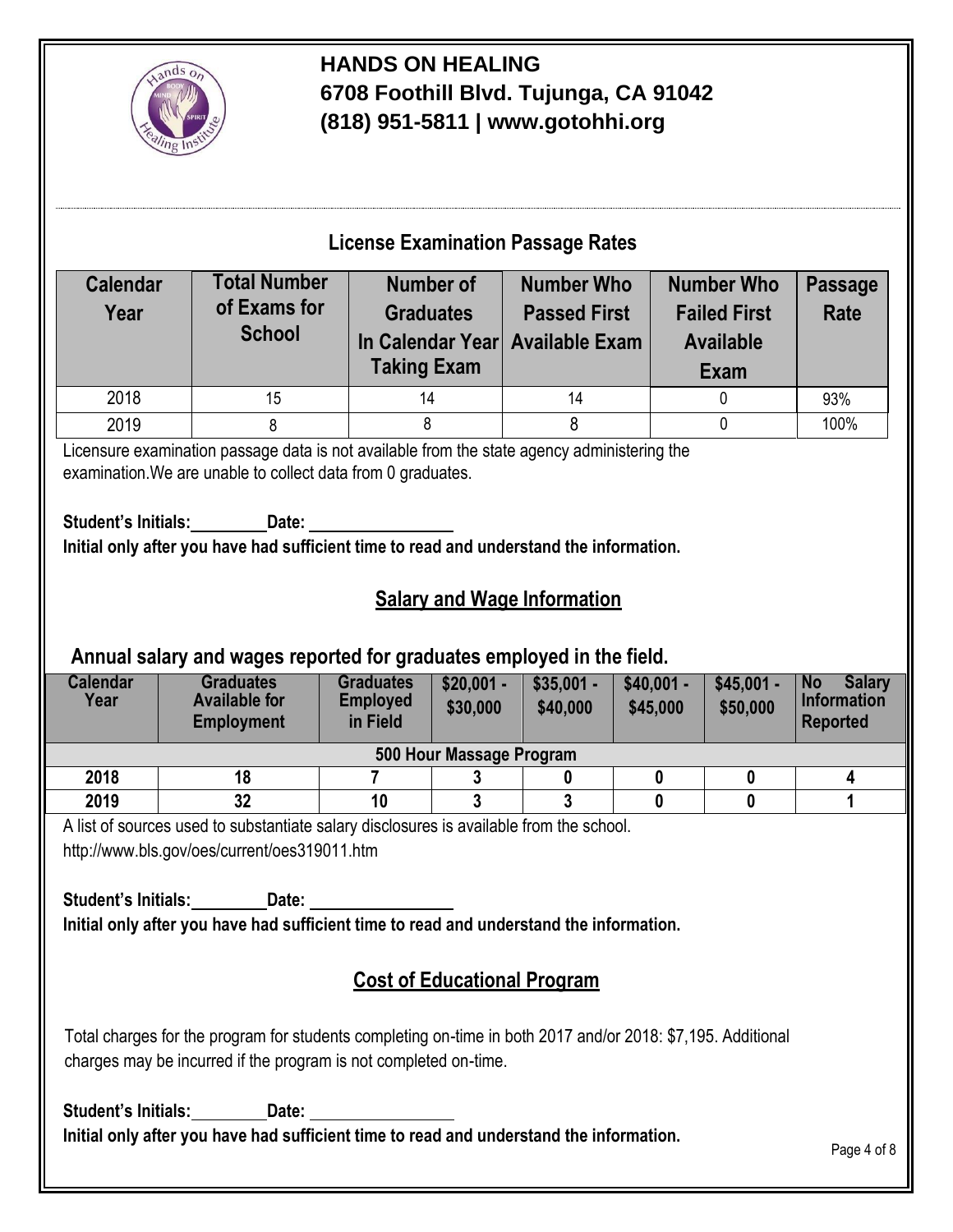

## **Federal Student Loan Debt**

**Hands on Healing** is eligible but chooses not to participate in federal student aid programs. Therefore, students who attend this institution do not have federal student loans.

**Student's Initials: Date: Initial only after you have had sufficient time to read and understand the information.**

This fact sheet is filed with the Bureau for Private Postsecondary Education. Regardless of any information you may have relating to completion rates, placement rates, starting salaries, or license exam passage rates, this fact sheet contains the information as calculated pursuant to state law.

Any questions a student may have regarding this fact sheet that have not been satisfactorily answered by the institution may be directed to the Bureau for Private Postsecondary Education at 2535 Capitol Oaks Drive, Suite 400, Sacramento, CA 95[833, www.bppe.ca.gov, t](http://www.bppe.ca.gov/)oll-free telephone number (888) 370-7589 or by fax (916) 263-1897.

Student Name - Print

Student Signature Date

School Official Date Date Control of the Date Date Date Date

.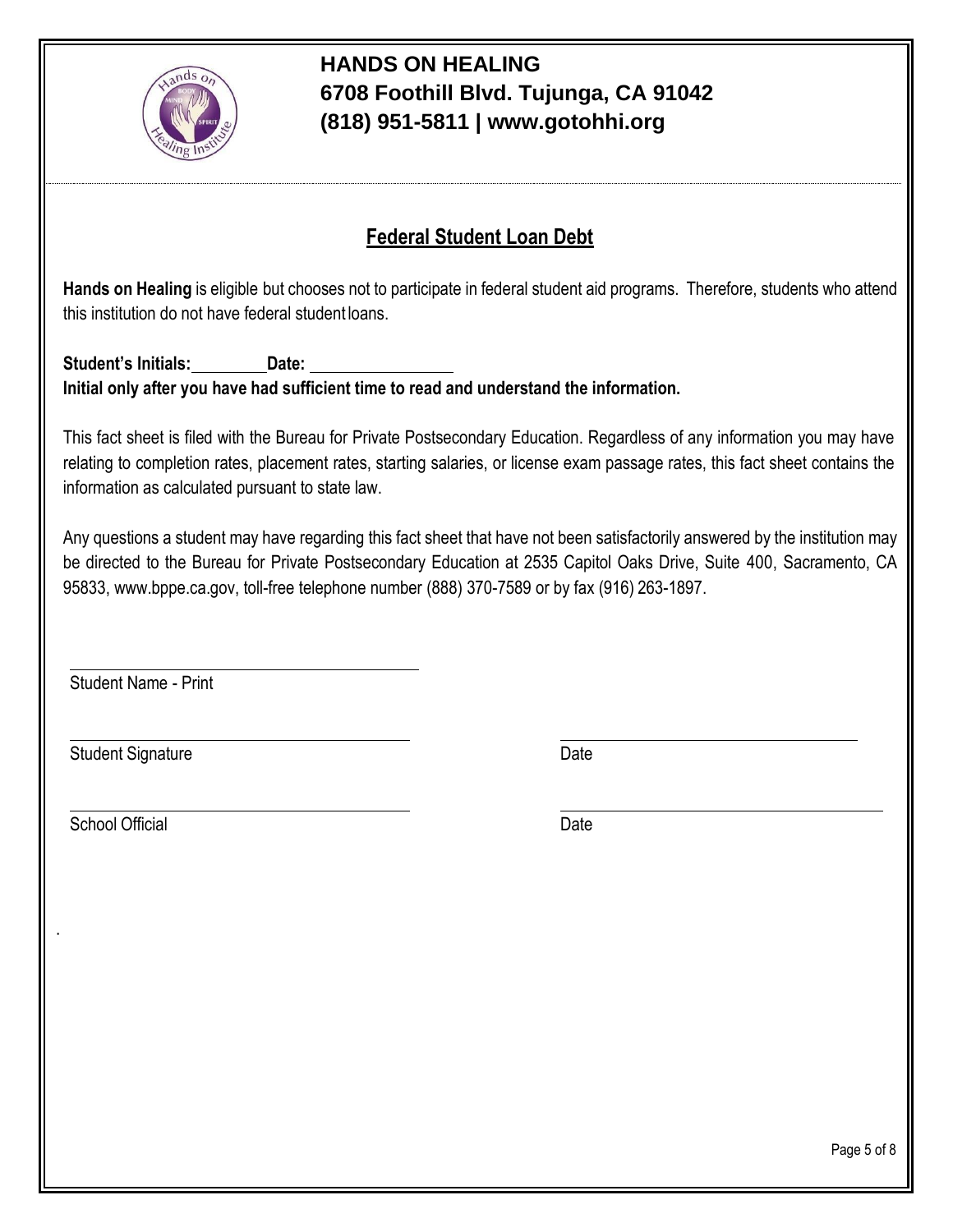

This program is new. Therefore, the number of students who graduate, the number of students who are placed, or the starting salary you can earn after finishing the educational program are unknown at this time. Information regarding general salary and placement statistics may be available from government sources or from the institution, but is not equivalent to actual performance data. This program was approved by the Bureau on 10/17/2016. As of 12/31/19, two full years of data for this program are available.

## **Definitions**

- "Number of Students Who Began the Program" means the number of students who began a program who were scheduled to complete the program within 100% of the published program length within the reporting calendar year and excludes all students who cancelled during the cancellation period.
- "Students Available for Graduation" is the number of students who began the program minus the number of students who have died, been incarcerated, or been called to active military duty.
- "Number of On-time Graduates" is the number of students who completed the program within 100% of the published program length within the reporting calendar year.
- "On-time Completion Rate" is the number of on-time graduates divided by the number of students available for graduation.
- "150% Graduates" is the number of students who completed the program within 150% of the program length (includes on-time graduates).
- "150% Completion Rate" is the number of students who completed the program in the reported calendar year within 150% of the published program length, including on-time graduates, divided by the number of students available for graduation.
- "Graduates Available for Employment" means the number of graduates minus the number of graduates unavailable for employment.
- "Graduates Unavailable for Employment" means the graduates who, after graduation, die, become incarcerated, are called to active military duty, are international students that leave the United States or do not have a visa allowing employment in the United States, or are continuing their education in an accredited or bureau-approved postsecondary institution.
- "Graduates Employed in the Field" means graduates who beginning within six months after a student completes the applicable educational program are gainfully employed, whose employment has been reported, and for whom the institution has documented verification of employment. For occupations for which the state requires passing an examination, the six months period begins after the announcement of the examination results for the first examination available after a student completes an applicable educational program.
- "Placement Rate Employed in the Field" is calculated by dividing the number of graduates gainfully employed in the field by the number of graduates available for employment.
- "Number of Graduates Taking Exam" is the number of graduates who took the first available exam in the reported calendar year.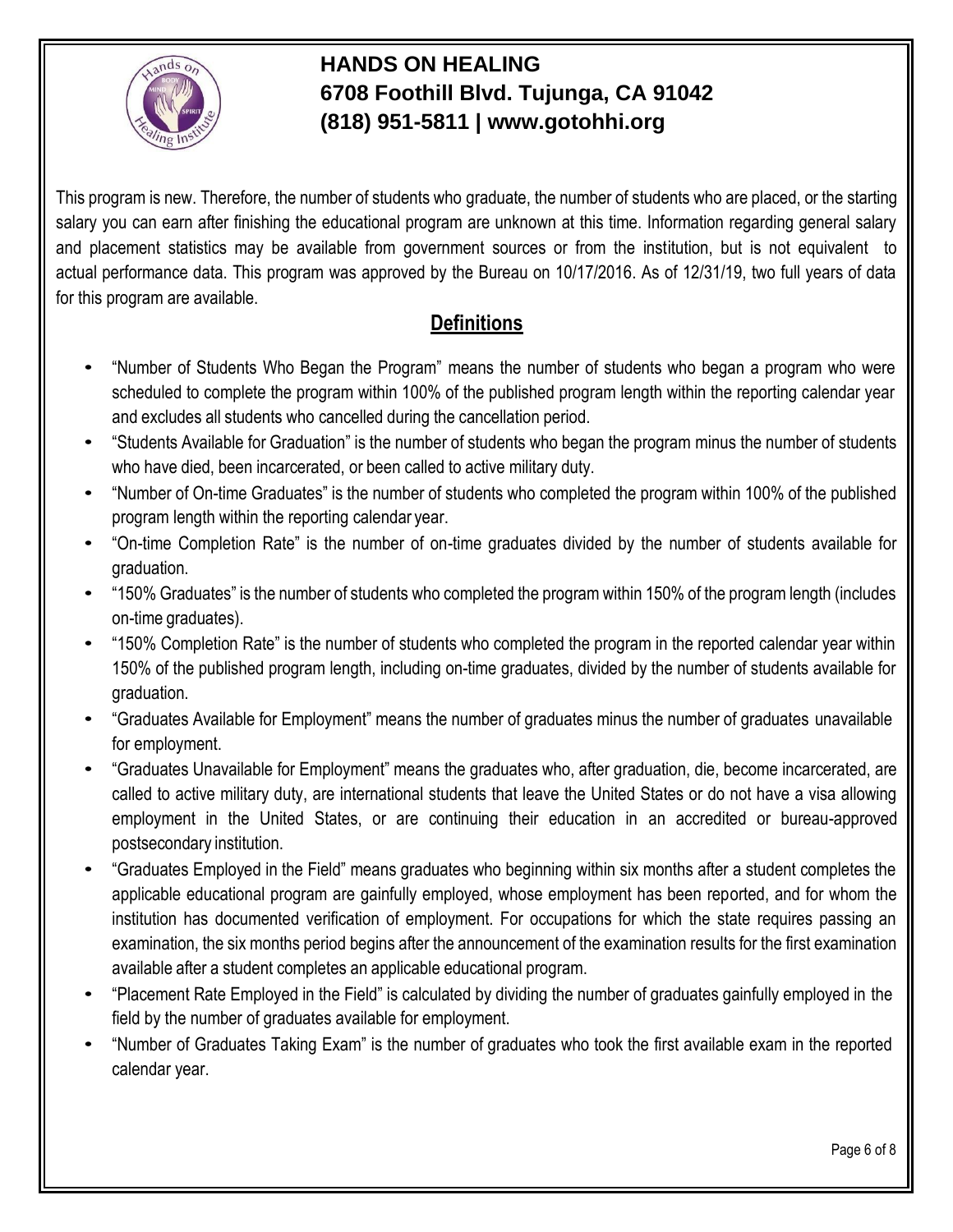

- "First Available Exam Date" is the date for the first available exam after a student completed a program.
- "Passage Rate" is calculated by dividing the number of graduates who passed the exam by the number of graduates who took the reported licensing exam.
- "Number Who Passed First Available Exam" is the number of graduates who took and passed the firstavailable licensing exam after completing the program.
- "Salary" is as reported by graduate or graduate'semployer.
- "No Salary Information Reported" is the number of graduates for whom, after making reasonable attempts,the school was not able to obtain salary information.